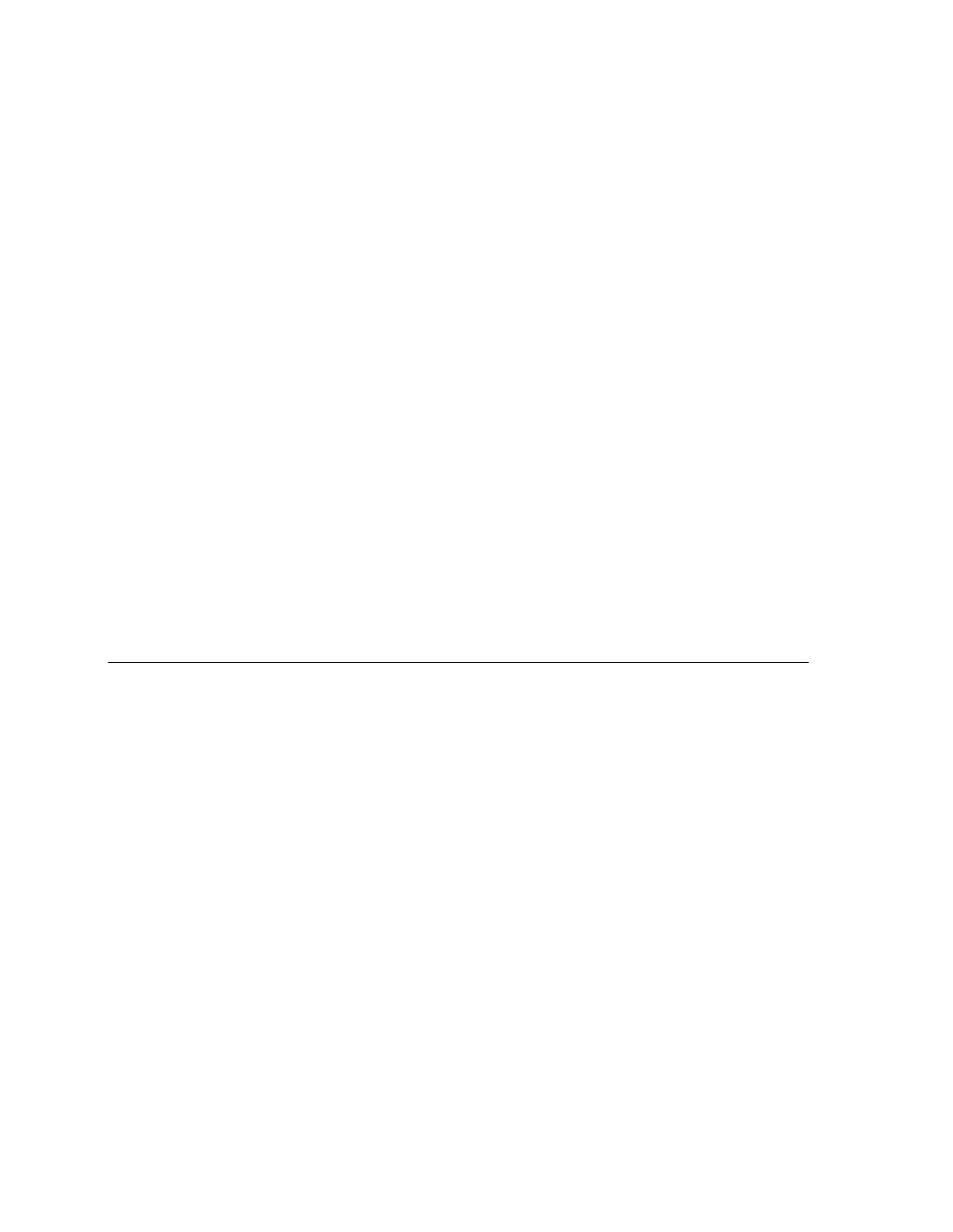# **TRACKING OF REMOTE READING PROJECT – PHASE DECEMBER 31, 2013**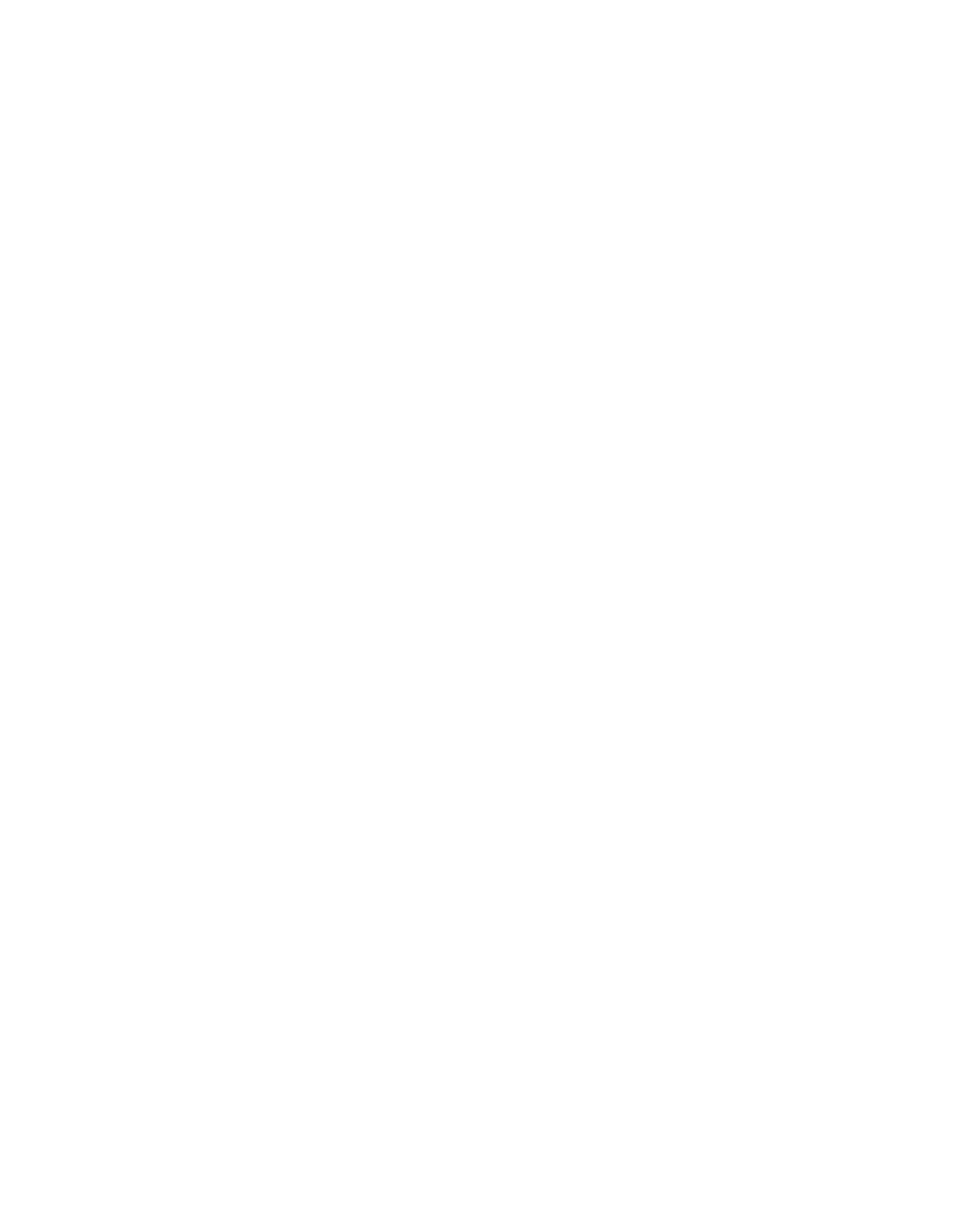#### **Contents**

| 1.               |                    |  |
|------------------|--------------------|--|
| 2.               |                    |  |
| 3 <sub>1</sub>   |                    |  |
|                  |                    |  |
|                  |                    |  |
| $\mathbf{4}$ .   |                    |  |
| 5.               |                    |  |
| 6.               |                    |  |
| $\overline{7}$ . |                    |  |
|                  |                    |  |
|                  |                    |  |
|                  | <b>Attachments</b> |  |
|                  |                    |  |

#### **Tables**

| Table 1: Number of Planned and Installed New Generation Meters by Quarter for Phase 1 (in thousands)7 |  |
|-------------------------------------------------------------------------------------------------------|--|
|                                                                                                       |  |
|                                                                                                       |  |
|                                                                                                       |  |
|                                                                                                       |  |
|                                                                                                       |  |

## **Figure**

Figure 1: Number of Planned and Installed New Generation Meters by Quarter for Phase 1 (in thousands)8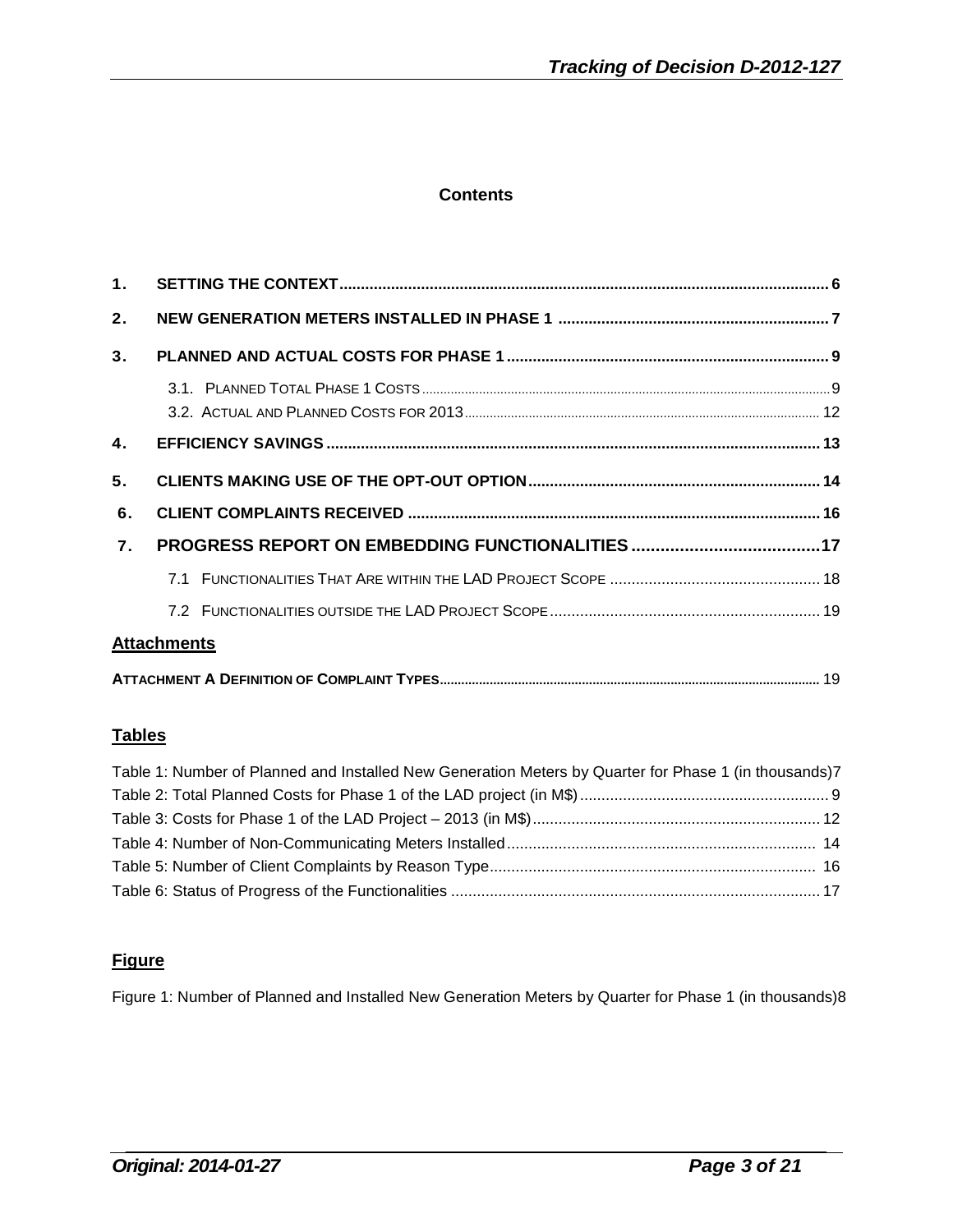## **Glossary**

| <b>CES</b>     | <b>Conditions of Electricity Service</b>                                                                                             |
|----------------|--------------------------------------------------------------------------------------------------------------------------------------|
| <b>MOC</b>     | <b>Measurement Operations Center</b>                                                                                                 |
| <b>NCM</b>     | Non-Communicating Meter                                                                                                              |
| <b>NGM</b>     | <b>New Generation Meter</b>                                                                                                          |
| AMI            | Advanced Measurement Infrastructure                                                                                                  |
| k              | thousand(s)                                                                                                                          |
| M\$            | million(s) of dollars                                                                                                                |
| <b>MDMS</b>    | Measurement Data Management System                                                                                                   |
| <b>MRC</b>     | County regional town                                                                                                                 |
| Opt-out option | Electricity distribution tariffs and conditions relating to an option for<br>installing a meter that does not emit radio frequencies |
| LAD project    | Remote reading project                                                                                                               |
| et seq.        | and following                                                                                                                        |
| VS.            | versus                                                                                                                               |

## **Note: The totals in the document's tables are calculated from un-rounded data.**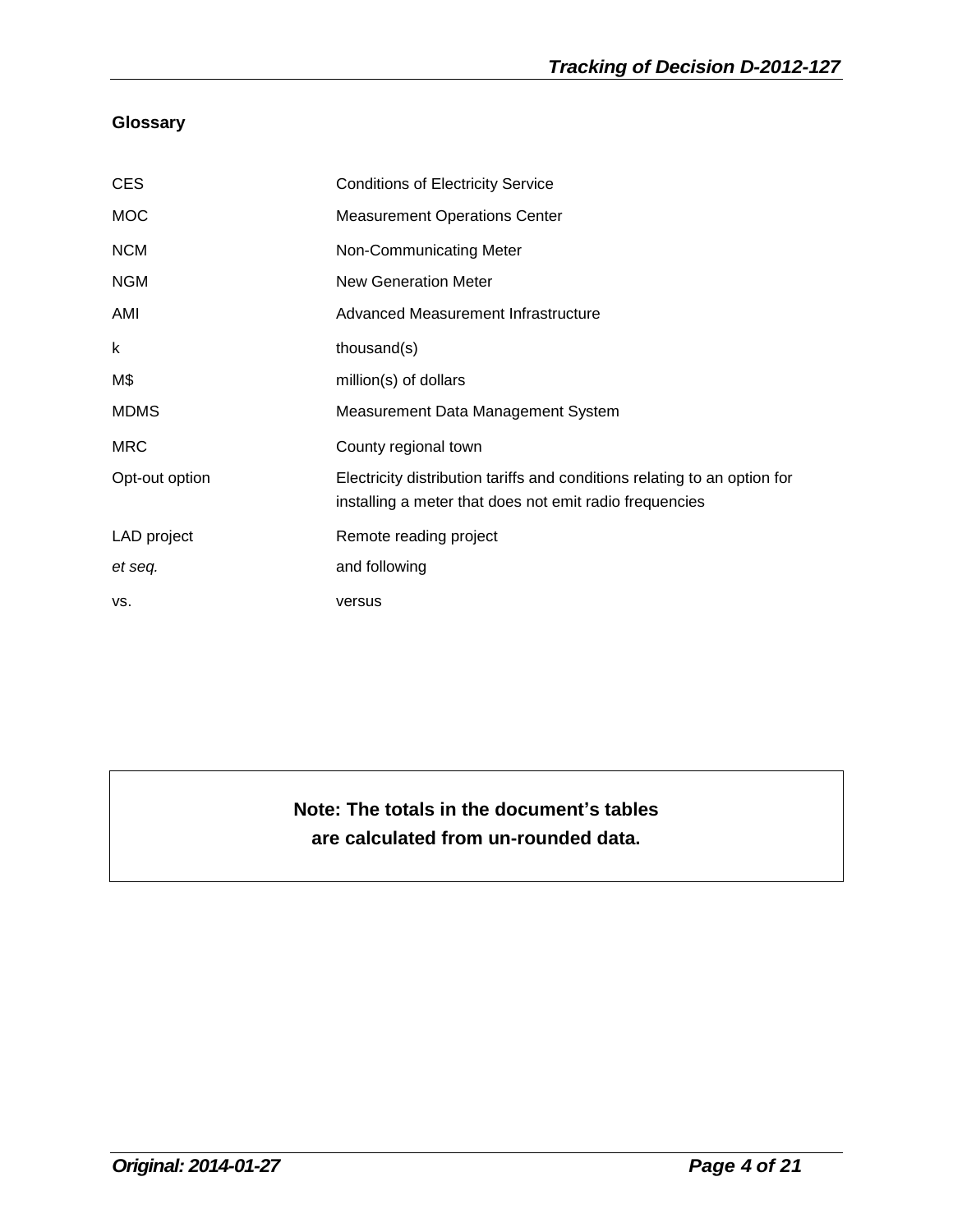In its decision DE-2012-127<sup>1</sup> on the authorization request for performing phase 1 of the LAD project, the Energy Authority (the "Authority") asked Hydro-Québec Distribution (the "Distributor") to file quarterly a tracking of the progress of the costs and project schedule. This is how the Authority's request is formulated:

"[532] Consequently, the Authority asked the Distributor to send it the following information, with the periodicity called for below:

- On a quarterly basis, attract new report on the progress of the Project's costs and schedule, including the following information:
	- $\circ$  A plan for NGM installation by quarter for all of phase 1; [Section 2]
	- o The number of NGM actually installed by quarter; [Section 2]
	- $\circ$  The number of clients who make use of the Opt-out Option by quarter; [Section 5]
	- o The expected costs of phase 1 of the Project by quarter; [Section 3]
	- o The actual costs of phase 1 by quarter; [Section 3]
	- $\circ$  The explanation for cost and schedule deviations and the new forecasts, as applicable; [Section 2 and 3]
	- o A status of the materialization of the stated efficiency savings; [Section 4]
	- $\circ$  The number of client complaints received per quarter, organized by the type of reasons. [Section 6]
- Periodically and according to the progress of the Project, present the status of progress of embedding other functionalities which are outside the current scope but which are considered by the Distributor, according to the schedule filed in the hearing [footnote omitted]. [Section 7]"

The Distributor is filing the quarterly tracking for December 31, 2013 of the progress of the project costs and schedule including the explanations for deviations, as applicable. As indicated in the communication plan assessment filed with the Authority October 7, 2013, this tracking includes in Section 5 the results of the analysis of the impact on the LAD project of the number of clients who exercised the opt-out option.

<sup>1</sup> D-2012-127, final decision concerning the *Request for Authorization of the Remote Reading Project– Phase 1*, October 5, 2012.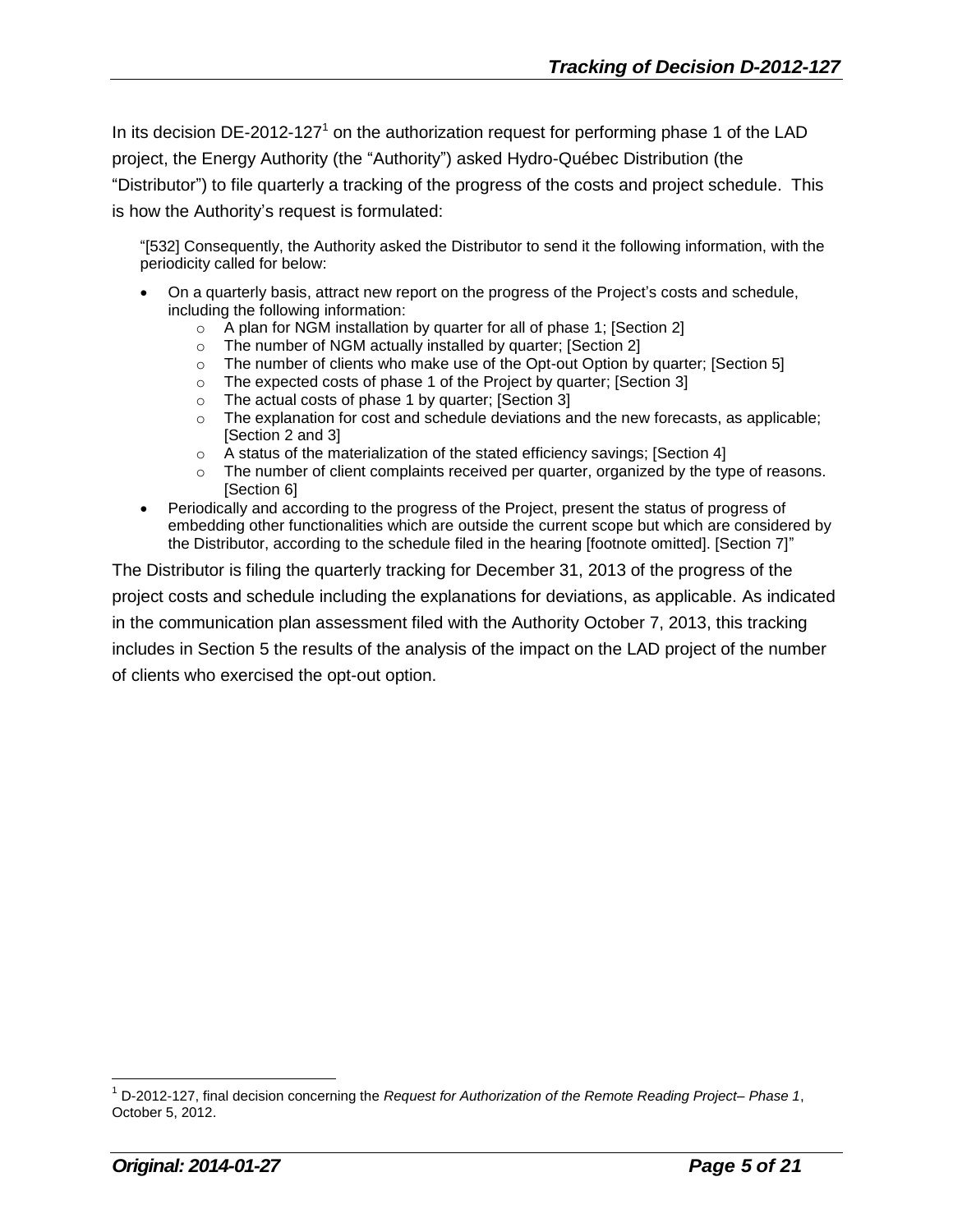## **1. SETTING THE CONTEXT**

The LAD project phase 1 deployment is continuing, within the forecast financial envelope, and in keeping with the Distributor's high expectations for both the technology and the tempo of its execution. The Distributor remains confident of achieving at the end of phase 1 the objectives which it set for new generation meter deployment.

The Distributor indicates that in the case R-3770-2011<sup>2</sup> it was planning the beginning of bulk deployment in the second quarter of 2012; the annual costs and savings stated in the authorization request reflected the deployment tempo planned at that time. In October 2012, the Authority approved the electricity distribution tariffs and conditions for an option for installing a meter that does not emit radio frequencies ("opt-out option")<sup>3</sup>. Because of the coupled effect of the date of entry into force of the opt-out option set for December 1, 2012<sup>4</sup> and the seasonal holiday period, the first installation notice letters, with information on the meter replacement, were sent to the client's January 7, 2013.

The forecasts stated in the 2013-2014 tariff case (case R-3814-2012) principally follow from the delay in starting bulk deployment and the revision of the LAD project phase 1 deployment schedule $^5$ .

<sup>2</sup> Case R-3770-2011, *Request for Authorization of the Remote Reading Project – Phase 1*.

<sup>3</sup> D-2012-128, final decision on the *Request for Setting Electricity Distribution Tariffs and Conditions for an Option for Installing a Meter that Does Not Emit Radio Frequencies*, October 5 2012.

<sup>4</sup> D-2012-145, final decision on *Conditions for Electric Service and Distributor's Tariffs and Conditions Applicable Starting December 1, 2012*, November 2, 2012.

<sup>&</sup>lt;sup>5</sup> See the responses to question 16.2 and 42.3 from the Authority's request for information number 1 on document HQD-13, document 1 (B-0082) of the case R-3814-2012, *Request to Establish Electricity Tariffs for the Tariff Year 2013-2014*, which reports on a start of bulk deployment in January 2013.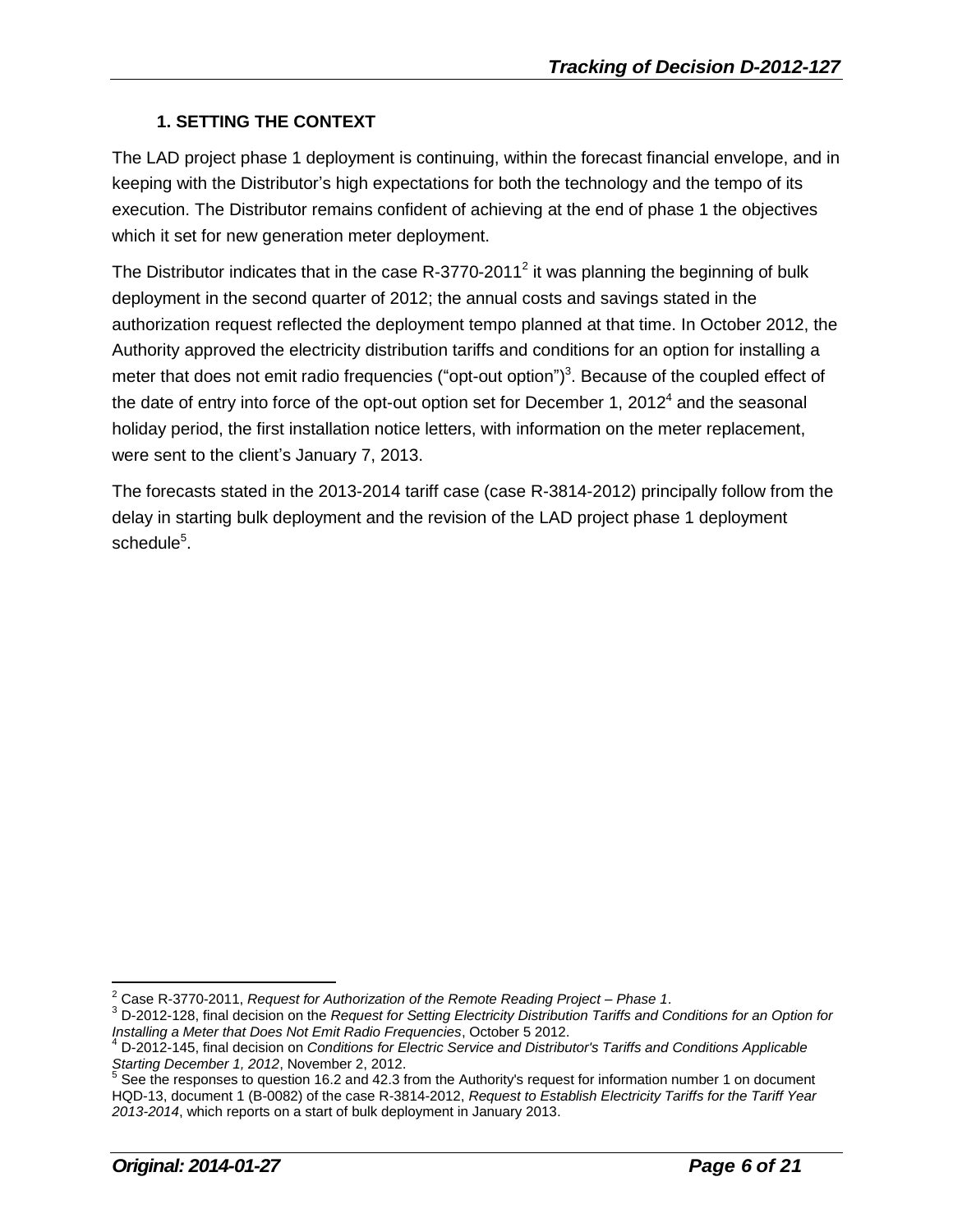## **2. NEW GENERATION METERS INSTALLED IN PHASE 1**

In the fourth quarter, the Distributor continued installing telecommunications equipment and new generation meters. As forecast in the 2013-2014 tariff case, the installation of 1.7 million meters in the greater Montréal region $6$  will be finished at the end of the second quarter of 2014.

Table 1 provides the number of new generation meters installed quarterly by December 31, 2013 and also the forecast for the coming meter installations, relying on the information already provided in the 2013-2014 tariff case. The number of new generation meters installed in red by the MOC is 1,037,000<sup>7</sup> on December 31, 2013. Number of meters installed, including noncommunicating meters, total 1,041,000.

#### TABLE 1: NUMBER OF PLANNED AND INSTALLED NEW GENERATION METERS BY QUARTER FOR PHASE 1 (IN **THOUSANDS)**

|                                                         | 2013             |              |              |              | 2014          |               | Total                     |         |
|---------------------------------------------------------|------------------|--------------|--------------|--------------|---------------|---------------|---------------------------|---------|
|                                                         | y work<br>actual | Q1<br>actual | Q2<br>actual | Q3<br>actual | Q4<br>planned | Q1<br>planned | Q <sub>2</sub><br>planned | planned |
| R-3814-2012                                             | 20               | 68           | 262          | 334          | 334           | 334           | 337                       | 1,690   |
| New forecast                                            | 20               | 20           | 208          | 386          | 403           | 311           | 342                       | 1,690   |
| <b>Deviation R-3814-</b><br>2012 versus New<br>Forecast | 0                | (48)         | (55)         | 52           | 69            | (23)          | 5                         | 0       |

Note 1: Table R-42.4 from document HQD-13, document 1 (B-0082) from case R-3814-2012 for data from Q1 to Q4 2013; Table 1 from Tracking the Remote Reading Project – Phase 1, period from January 1 to June 30, 2014 for the data for Q1 and Q2 2014.

As forecast, the tempo of installations has continued its progression since the previous tracking report. Thus, the average for the last quarter ending December 31 exceeded the Of 30,000 installations per week and did so despite slowing related to the end of year holiday season. The number of installations even approached 40,000 installations in a single week several times. The bar of 8000 computers installed in a single day was crossed several times. The

 $^6$  See page 18 from document HQD-3, document one (B-0026) from the case R-3770-2011 where the area targeted

by the phase 1 deployment is illustrated.<br><sup>7</sup> This number includes meters installed in connection with preparatory work during the pilot project for the city of Boucherville and the MRC of Memphrémagog and also the Villeray neighborhood in Montréal.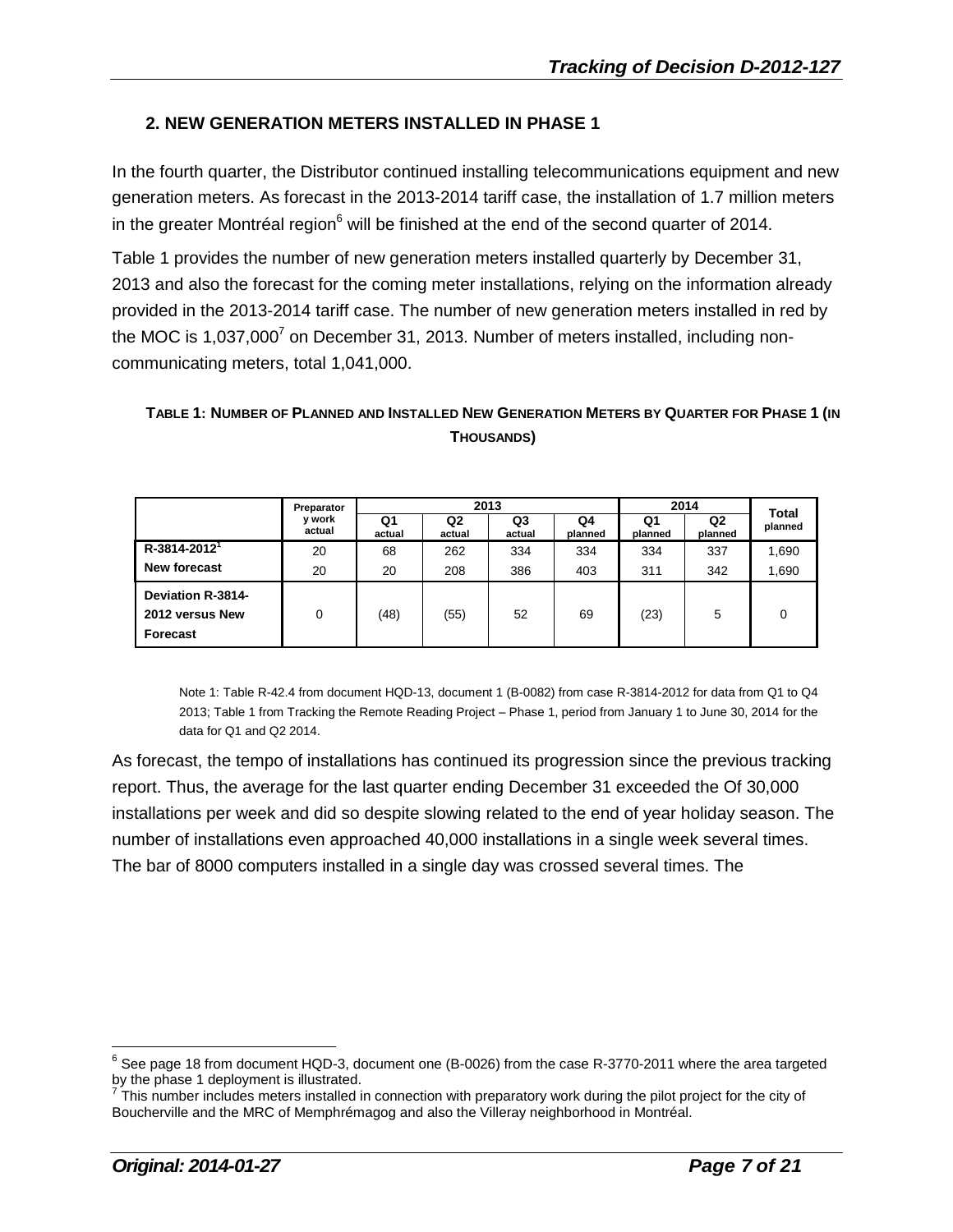Distributor therefore considerably exceeded the forecast average installation tempo of 5000 meters per day<sup>8</sup>.

The Distributor indicates that the deviation observed between the number of meters installed and the number expected for the same period is explained by the offset from starting installations on February 7 instead of January 1, 2013. In the fourth quarter, the Distributor managed to install 69,000 more meters than what was planned in 2013-2014 tariff case. The Distributor has therefore exceeded its annual installed meters objective at the end of the fourth quarter, and is consequently confident of achieving the objective for phase 1, which is 1.7 million as shown in Figure 1.





<sup>&</sup>lt;u>see the stenographic notes from</u> the hearing May 22, 2012, volume 18 (A-0152) from case R-3770-<br>In particular see the stenographic notes from the hearing May 22, 2012, volume 18 (A-0152) from case R-3770-2011, pages 84 to 94.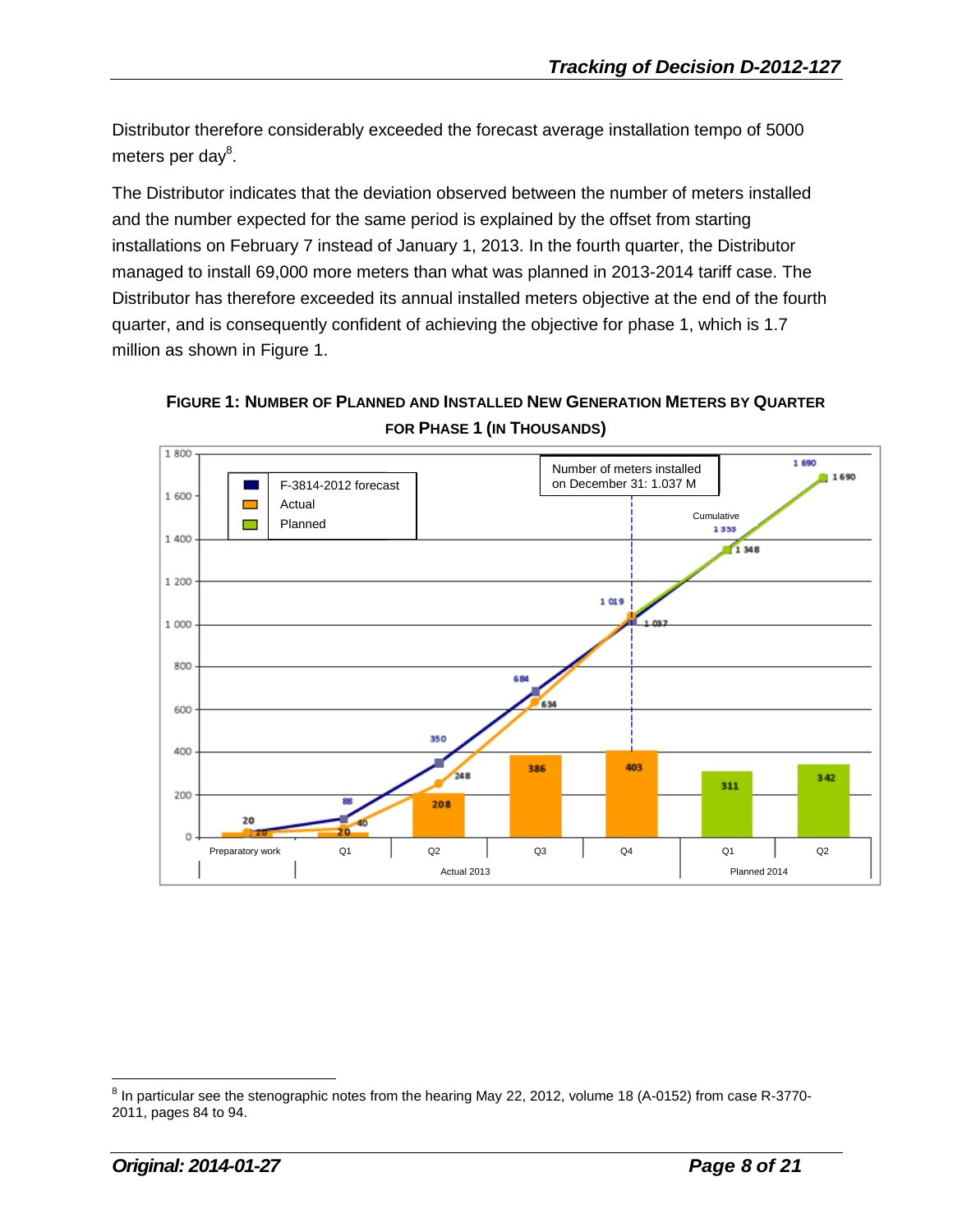## **3. PLANNED AND ACTUAL COSTS FOR PHASE 1**

## **3.1. Planned Total Phase 1 Costs**

Table 2 gives the preliminary actual cost to December 31, 2013 and those forecast until the end of phase 1, and then compares those to the forecast costs from case R-3770-2011. The actual costs for 2013 our preliminary considering the fact that the statutory verification of the Hydro-Québec financial reports dated December 31 is in progress and the Hydro-Québec annual report is not published. For purposes of LAD project phase 1 cost analysis, the Distributor presents its data on an annual basis.

By sustaining the current cost management rigor, the Distributor currently anticipates that the phase 1 costs will be below the \$440.5 million costs forecasting case R-3770-2011. While remaining prudent, in the face of the work to be done from now to the end of phase 1, the Distributor thinks that favorable deviations totaling \$28.5 million will be realized. With these favorable deviations it will be possible to balance the cost for maintaining the essential activities arising from the delay in starting the bulk deployment (\$8.8 million) and the increase of financial costs attributed to the project (\$6.6 million). The Distributor therefore expects to achieve a net favorable deviation of \$13.1 million for a new forecast of \$427.4 million.

|                                       | Preparat<br>ory<br>work <sup>1</sup> | 2012<br>actual | 2013<br>planned | 2014 et<br>seq.<br>planned | Total<br>planned | R-3770-<br>2011' | <b>Deviation</b><br>Forecast/<br>R-3770-<br>2011 |
|---------------------------------------|--------------------------------------|----------------|-----------------|----------------------------|------------------|------------------|--------------------------------------------------|
| <b>Investments</b>                    | 38.8                                 | 41.2           | 173.4           | 140.8                      | 394.2            | 396.3            | (2.1)                                            |
| Information technology infrastructure | 20.3                                 | 13.7           | 10.3            | 25.3                       | 69.7             | 72.1             | (2.5)                                            |
| Project office                        | 7.1                                  | 3.8            |                 |                            | 10.9             | 10.2             | 0.7                                              |
| Subtotal                              | 11.4                                 | 23.7           | 163.1           | 115.4                      | 313.7            | 314.0            | (0.3)                                            |
| Purchasing and installing meters      | 4.4                                  | 3.2            | 135.2           | 98.0                       | 240.8            | 250.8            | (10.0)                                           |
| Telecommunications equipment          | 3.0                                  | 11.3           | 17.4            | 10.5                       | 42.2             | 46.2             | (4.1)                                            |
| Project office                        |                                      | 6.1            | 6.4             | 4.6                        | 17.1             | 8.3              | 8.8                                              |
| Capitalized borrowing costs           |                                      | 3.0            | 4.1             | 1.8                        | 8.9              | 2.3              | 6.6                                              |
| Other                                 | 4.0                                  | 0.1            | 0.0             | 0.6                        | 4.7              | 6.3              | (1.6)                                            |
| <b>Operating charges</b>              | 3.9                                  | 5.1            | 13.5            | 10.6                       | 33.2             | 44.2             | (11.0)                                           |
| Relocalization of resources           |                                      |                |                 |                            |                  | 7.1              | (7.1)                                            |
| Information Technologies              |                                      | 4.5            | 7.4             | 3.1                        | 15.0             | 19.4             | (4.3)                                            |
| Telecommunications                    | 1.8                                  | 0.2            | 2.3             | 2.4                        | 6.6              | 2.9              | 3.7                                              |
| Various charges                       | 2.1                                  | 0.4            | 3.9             | 5.1                        | 11.5             | 14.8             | (3.3)                                            |
| Total                                 | 42.7                                 | 46.4           | 186.9           | 151.4                      | 427.4            | 440.5            | (13.1)                                           |

**TABLE 2: Total Planned Costs for Phase 1 of the LAD Project (in M\$)**

Note 1: The results of preparatory work (Table R-10.1-A from document HQD-13, document 1.1 (B-0129) from case R-3814-2012) and the data from the case R-3770-2011 (Table 11 from the document HQD-1, document 1 (B-0006) from case R-3770-2011) were reclassified for purposes of comparison with the actual year 2012 and the forecasts for 2013 and following years.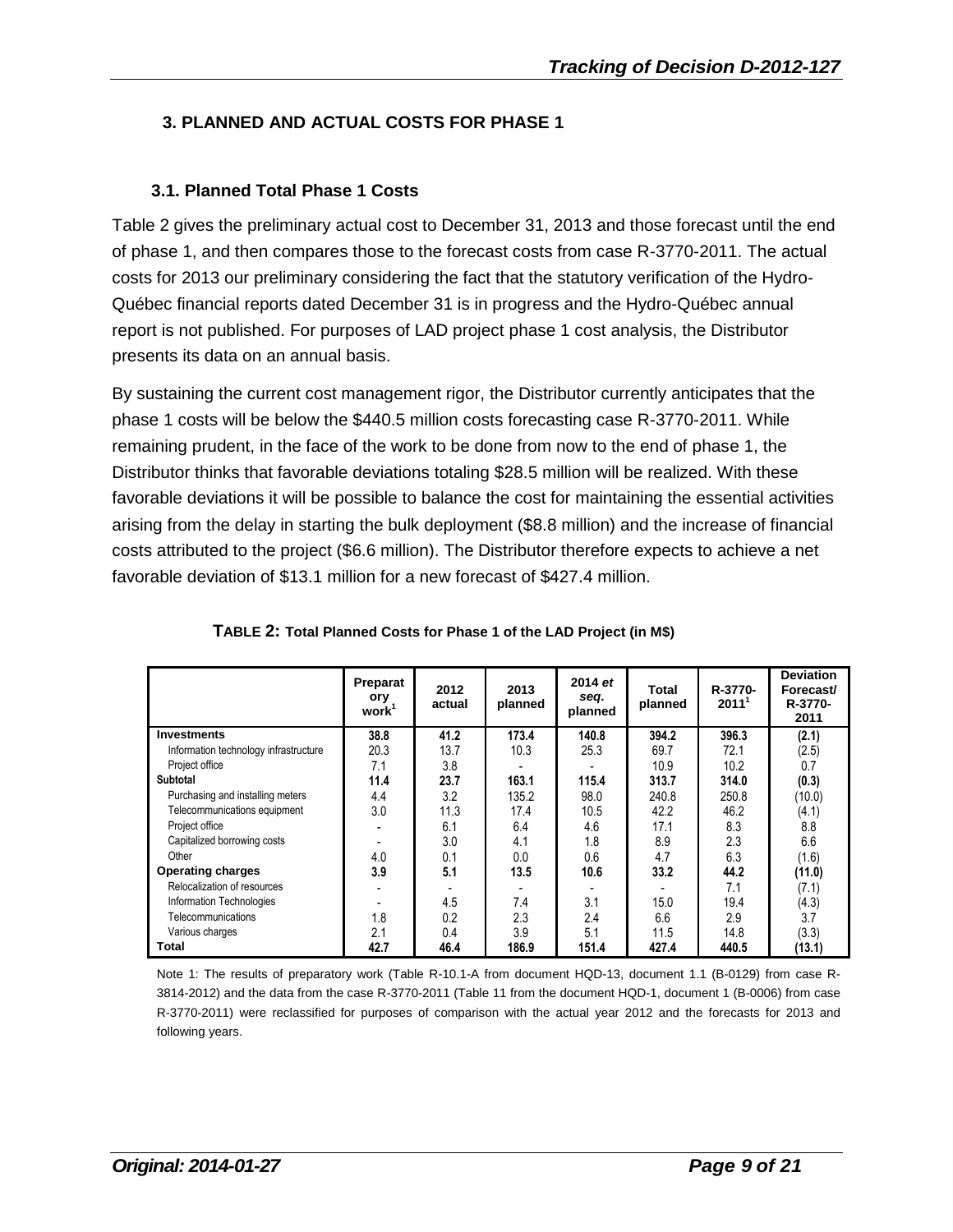As it involves the favorable deviations totaling \$28.5 million, the following are the main items involving investments:

- \$10.0 million attributable to the unit cost for the purchase of meters and their installation that was lower than initially forecast in case R-3770-2011, particularly when the installation is done by the Distributor's installers<sup>9</sup>. This deviation also includes a downward revision of the forecast number of required actions by a master electrician in cases where the installers observe that the base is damaged and presents a safety problem for the electric installation.
- \$6.6 million released by lower than forecast costs for deploying the information technology infrastructure (\$2.5 million) and the telecommunications equipment (\$4.1 million) necessary for implementing phase 1.

The following are the main favorable items involving operating charges:

- \$7.1 million involving relocalization of meter reading resources because permanent employees are progressively reassigned to reading routes not targeted by deployment.
- \$3.3 million in training and communication activities (under the heading "other charges") by the use of training tools developed for base activities in the downward revision of the number of additional resources required in the communication activities.

As for the unfavorable deviations totaling \$15.4 million, the following are the main items involving investments:

- \$8.8 million coming in part from essential maintenance activities during the transition period before the end of the pilot projects and the beginning of bulk deployment and also from the revision of the deployment schedule.
- \$6.6 million of borrowing costs to be capitalized.

 $^9$  The LAD project costs in case R-3770-2011 included non-negotiated prices for new generation meters from the supplier Elster and the estimated services rate from the service provider.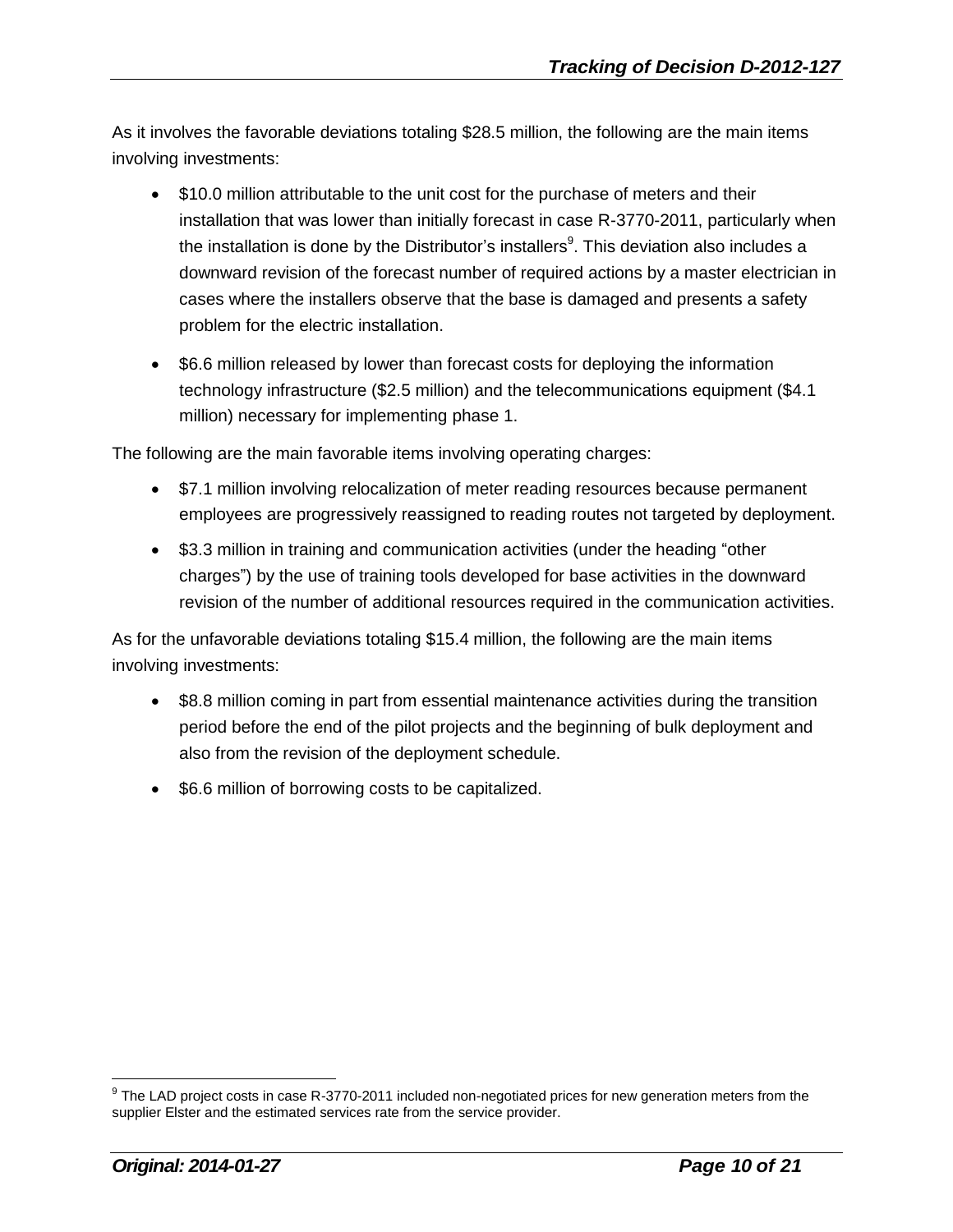Furthermore, involving operating charges, the lower than forecast costs for operating the information technology infrastructure (\$4.3 million) offset a cost increase for telecommunications activities (\$3.7 million), due in particular to the extension of the period of phase 1 work.

The Distributor indicates that the cost items that made it possible to generate favorable deviations are specific to the LAD project phase 1 implementation and can't be repeated in phases 2 and 3. As an example, during phases 2 and 3 of the project, the proportion of permanent meter reading employees to be relocated will necessarily be larger than for phase 1 and will consequently generate relocalization costs. Furthermore, the larger number of towns and the more vast area of the territories to be traversed in phases 2 and 3 will undoubtedly lead to costs consistent with those planned in case R-3770-2011, and therefore higher than the costs observed in phase 1, for the installations done by the Distributor's employees and for the communications activities.

### **3.2. Actual and Planned Costs for 2013**

In table 3, the Distributor presents the actual and forecast costs for 2013 by quarter and compares them with the forecasts of the costs provided in connection with the 2013-2014 tariff case (case R-3814-2012).

The Distributor forecasts \$186.9 million in total costs, of which \$173.4 million is for investments and \$13.5 million for operating charges. The current forecast is within the \$202.9 million amount presented in the 2013-2014 tariff case.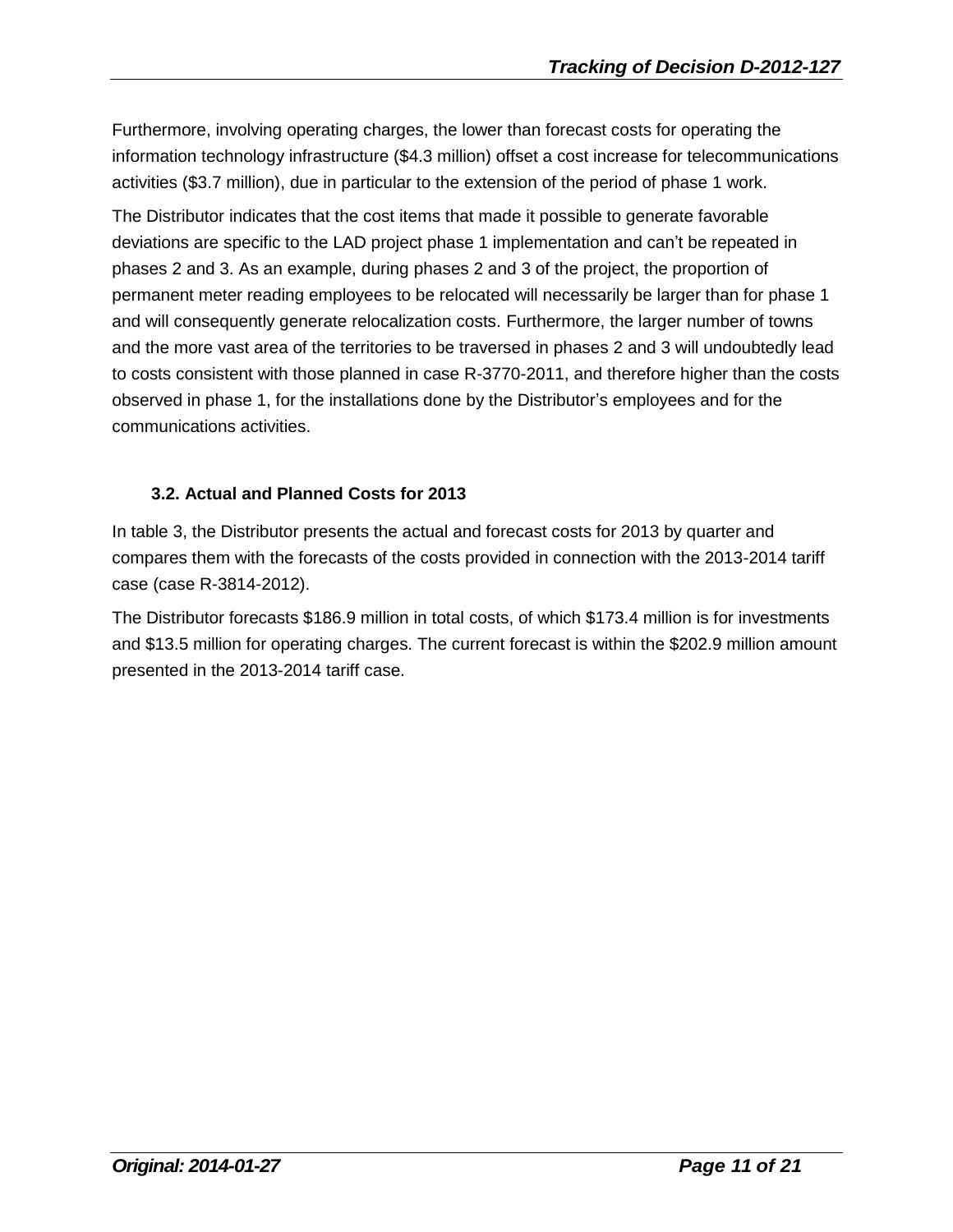|                                       | 2013 |                |                |      |                 | 2013 Cumulative  |                                            |  |  |
|---------------------------------------|------|----------------|----------------|------|-----------------|------------------|--------------------------------------------|--|--|
|                                       | Q1   | Q <sub>2</sub> | Q <sub>3</sub> | Q4   | Total<br>actual | R-3814-<br>20121 | <b>Deviation</b><br>actual/R-<br>3814-2012 |  |  |
| <b>Investments</b>                    | 12.4 | 33.0           | 66.4           | 61.6 | 173.4           | 182.5            | (9.1)                                      |  |  |
| Information technology infrastructure | 1.9  | 1.2            | 4.6            | 2.5  | 10.3            | 10.7             | (0.4)                                      |  |  |
| Project office                        |      |                |                |      |                 |                  |                                            |  |  |
| <b>Subtotal</b>                       | 10.5 | 31.8           | 61.8           | 59.1 | 163.1           | 171.7            | (8.6)                                      |  |  |
| Purchasing and installing meters      | 3.1  | 26.0           | 52.6           | 53.4 | 135.2           | 142.0            | (6.8)                                      |  |  |
| Telecommunications equipment          | 4.5  | 4.0            | 5.8            | 3.2  | 17.4            | 20.6             | (3.1)                                      |  |  |
| Project office                        | 1.8  | 1.0            | 2.5            | 1.1  | 6.4             | 6.2              | 0.2                                        |  |  |
| Capitalized borrowing costs           | 1.1  | 0.8            | 0.8            | 1.4  | 4.1             | 1.4              | 2.7                                        |  |  |
| Other                                 | 0.0  |                |                |      | 0.0             | 1.6              | (1.6)                                      |  |  |
| <b>Operating charges</b>              | 2.7  | 3.4            | 3.9            | 3.4  | 13.5            | 20.5             | (6.9)                                      |  |  |
| Relocalization of resources           |      |                |                |      |                 |                  |                                            |  |  |
| Information technology                | 2.1  | 2.1            | 1.3            | 1.9  | 7.4             | 7.8              | (0.4)                                      |  |  |
| Telecommunications                    | 0.6  | 0.6            | 0.6            | 0.6  | 2.3             | 1.8              | 0.4                                        |  |  |
| Various charges                       | 0.0  | 0.7            | 2.1            | 1.0  | 3.9             | 10.8             | (7.0)                                      |  |  |
| Total                                 | 15.1 | 36.5           | 70.3           | 65.0 | 186.9           | 202.9            | (16.0)                                     |  |  |

#### **TABLE 3: COSTS FOR PHASE 1 OF THE LAD PROJECT – 2013 (IN M\$)**

Note 1: Data reclassified from table R-10.1-A from document HQD-13, document 1.2 (B-0129) of case R-3814-2012.

The following is the main favorable item involving investments:

• \$6.8 million attributable to the lower than forecast unit cost for purchasing and installing meters, and also the downward revision of the forecast number of visits required by a master electrician (see Section 3.1).

The following is the main favorable item involving operating charges:

• \$7.0 million in training and communication activities (under the "other charges" heading; see Section 3.1).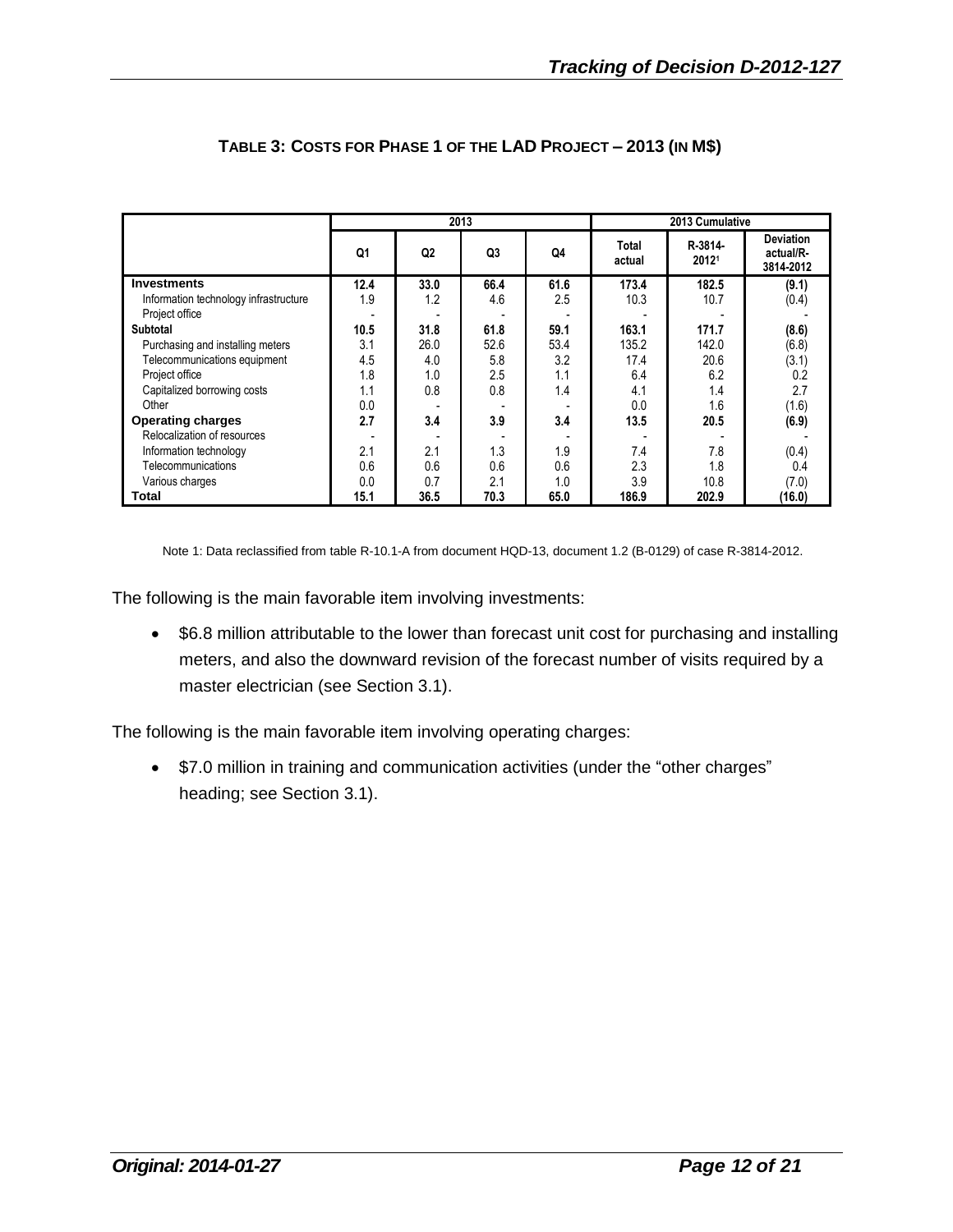## **4. EFFICIENCY SAVINGS**

In the LAD project phase 1 authorization request, the Distributor estimated that at the human resources level 726 positions would be affected by the LAD project for the entire deployment<sup>10</sup>.

In anticipation of starting deployment and considering the fact that the situation was temporary, the Distributor starting in 2012 prudently managed the staff in the reading and collection process, for example by not filling some positions which became vacant. The efficiency savings, connected with eliminating reading routes, showed up gradually and represents 126 positions for the reading process on December 31 2013. As for the savings related to service cut off and restoration activity associated with the collection process, they represent 29 positions on December 31 2013. The savings related to the client service representatives will be materialized later in step with the installation of new generation meters that will allow reducing the number of bills produced on the basis of an estimate.

Furthermore, on December 31 2013 the distributor also reported 126 demonstrated cases of bringing an electrical installation into compliance following detection of anomalies in the client's electrical installation which could affect the electricity measurement. It is currently analyzing 220 potential additional cases of bringing into compliance detected by December 31 2013.

 $10$  Section 5.1 (page 31) of document HQD-1, document 1 (B-0006) from case R-3770-2011.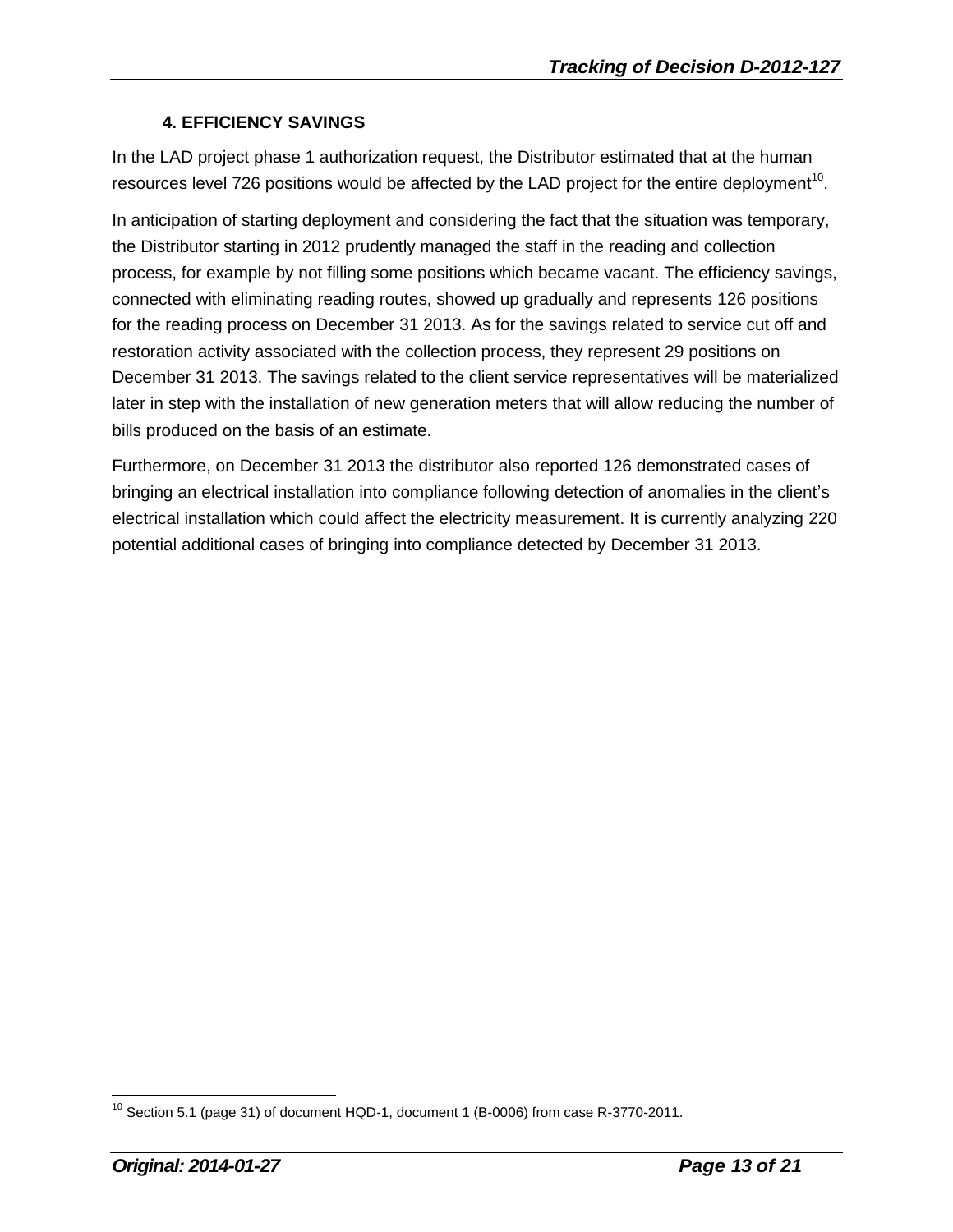## **5. CLIENTS MAKING USE OF THE OPT-OUT OPTION**

On December 31 2013, 3577 clients made use of the opt-out option has had a noncommunicating meter installed. This represents about 0.3% of the installed meters (new generation meters and non-communicating meters); this rate is below the percentage forecast  $(1%)$  in connection with the case R-3770-2011<sup>11</sup>.

The Distributor indicates that this rate would also be 0.4% if it took the ratio between the number of client requests to subscribe to the opt-out option (5187 request by December 31) and the number of new meter installation notice letters (1,332,000 notice letters by December 31). The Distributor however considers that the number of non-communicating meters installed represents the most reliable data because it sometimes happens that clients change their mind and decide to opt for a new generation meter after having requested to subscribe to the opt-out option.

By December 31, 420 clients had changed their mind and opted for a new generation meter. Thus, the dropout rate for the opt-out option represents nearly 10% of the clients who had completed the process, either by installation of a non-communicating meter (3577), or by changing their mind and instead opting for the installation of a new generation meter (420).

Table 4 shows the number of non-communicating meters installed by quarter to December 31 2013.

|                         | 2013 |                |                |      |              |  |  |
|-------------------------|------|----------------|----------------|------|--------------|--|--|
|                         | Q1   | Q <sub>2</sub> | Q <sub>3</sub> | Q4   | <b>Total</b> |  |  |
| <b>NCM</b><br>installed | 72   | 330            | 1,559          | 1616 | 3577         |  |  |

**TABLE 4: NUMBER OF NON-COMMUNICATING METERS INSTALLED**

The Distributor indicated that when it plans to replace the meter in a given region by new generation meters, the clients who request a non-communicating meter within 30 days of the installation notice letter have a right to an installation

 $\overline{a}$ Document HQD-1, document 6 (B-0094) from case R-3770-2011.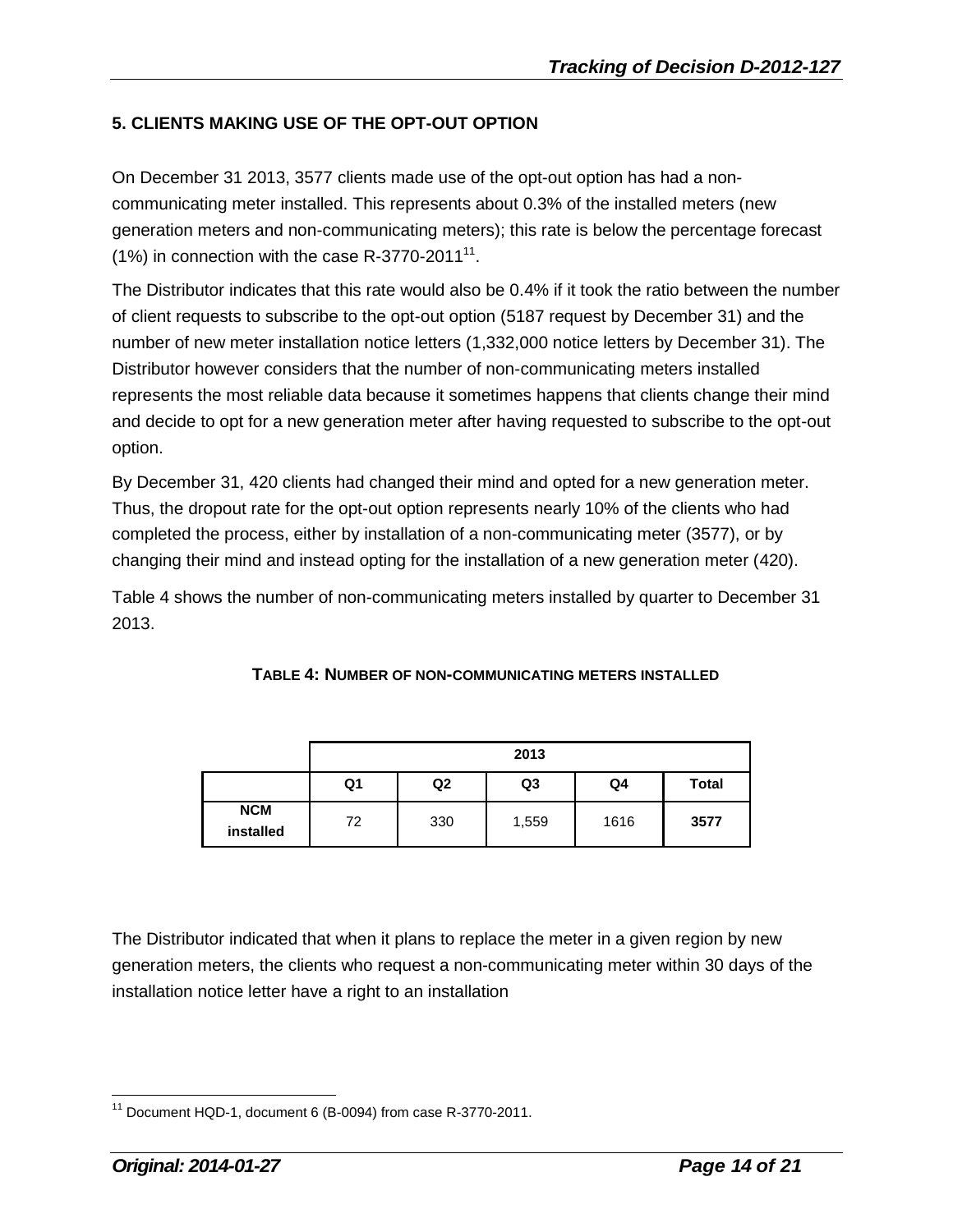credit for an amount set in the *Distributor's Tariffs and Conditions*. Thus, the 30 day interval granted the clients under the CES only serves to determine whether the clients have a right to an installation credit, since the choice can be exercised by the client at any time.

## **6. CLIENT COMPLAINTS RECEIVED**

At the beginning of the discussion, the Distributor indicates that the complaints concern the dissatisfaction experienced by a client with respect to services rendered by the distributor following a first contact of the client with client services. This is why the Distributor calculates the complaint rate on the basis of the number of installed meters.

For the quarter ending December 31 2013, the Distributor and the service provider received a total of 118 complaints, so the complaints relative to the number of meters installed for the same period represents 0.03%. The complaint rate therefore remains stable. Table 5 reports, by quarter, complaints received according to the reason types; the reasons are defined in Attachment A.

| Reason              | 2013 |                   |                |     |              |  |  |  |
|---------------------|------|-------------------|----------------|-----|--------------|--|--|--|
|                     | Q1   | Q <sub>2</sub>    | Q <sub>3</sub> | Q4  | <b>Total</b> |  |  |  |
| Service conditions  |      | $12 \overline{ }$ | 6              | 8   | 26           |  |  |  |
| Billing             |      | 3                 | 6              | 8   | 18           |  |  |  |
| Interference        |      | 8                 | 27             | 2   | 37           |  |  |  |
| Concerns/Refusal    |      | 4                 | 10             | 10  | 25           |  |  |  |
| Service performance |      | 43                | 71             | 90  | 205          |  |  |  |
| <b>Total</b>        | 3    | 70                | 120            | 118 | 311          |  |  |  |

**TABLE 5: NUMBER OF CLIENT COMPLAINTS BY REASON TYPE**

Note: The number of complaints for the second quarter was revised following the discovery of a data compilation error. Additionally, some complaints from the second quarter were reclassified to another reason, following their handling, in order to better reflect the actual subject of the associated complaints.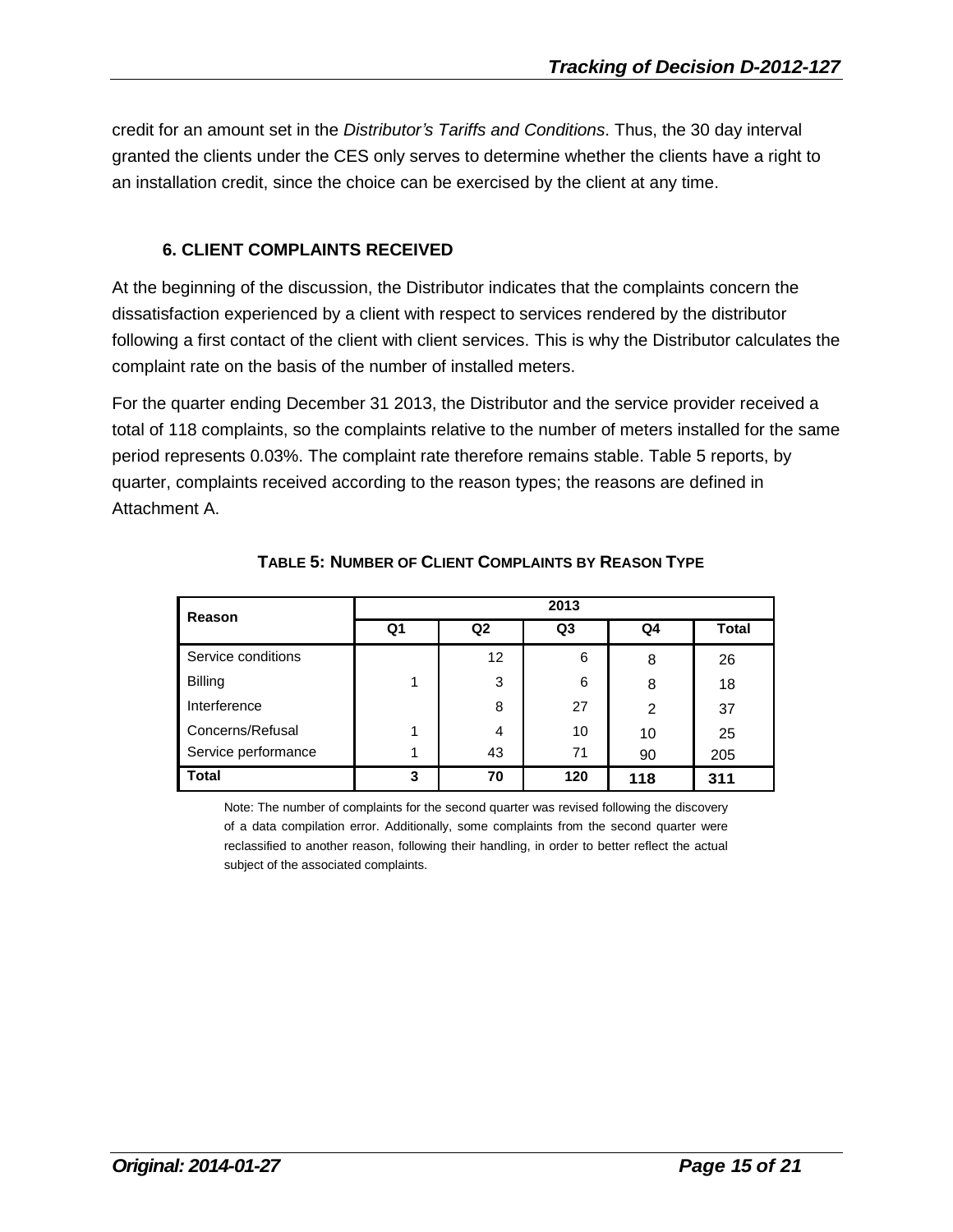Although other types of requests are not recorded in a register or tracking system, the Distributor indicates that it contacts each client by phone or in writing in order to respond to any question from them and provide them the requested information. These other requests are not however considered in tracking the complaints. The Distributor also indicates that the other types of requests, from clients located throughout the territory of Québec and not only clients located in the deployment areas.

The Distributor wants to emphasize that management of complaints is part of a global process whose objective is to maximize the satisfaction of each client. This process incorporates all the elements necessary so that the Distributor can reduce the number of complaints to a minimum. The Distributor brings to the Authority's attention some of the components of this overall process:

- A communication plan that aims to respond to the individual concerns of each client (see the assessment of the communication plan filed October 7, 2013);
- Surveys conducted by an outside firm covering the satisfaction of clients with new generation meter installation services;
- The application of the quality assurance program relating to the new generation meter installation process;
- A service provider compensation clause incorporating the number of complaints received;
- A rigorous complaint tracking and analysis process involving, when the situation calls for it, the participants at the origin of the complaint, and feedback to them.

Additionally, the results the client satisfaction survey demonstrate a satisfaction rate of 8.8 out of 10 for the meter installation in the last quarter of 2013.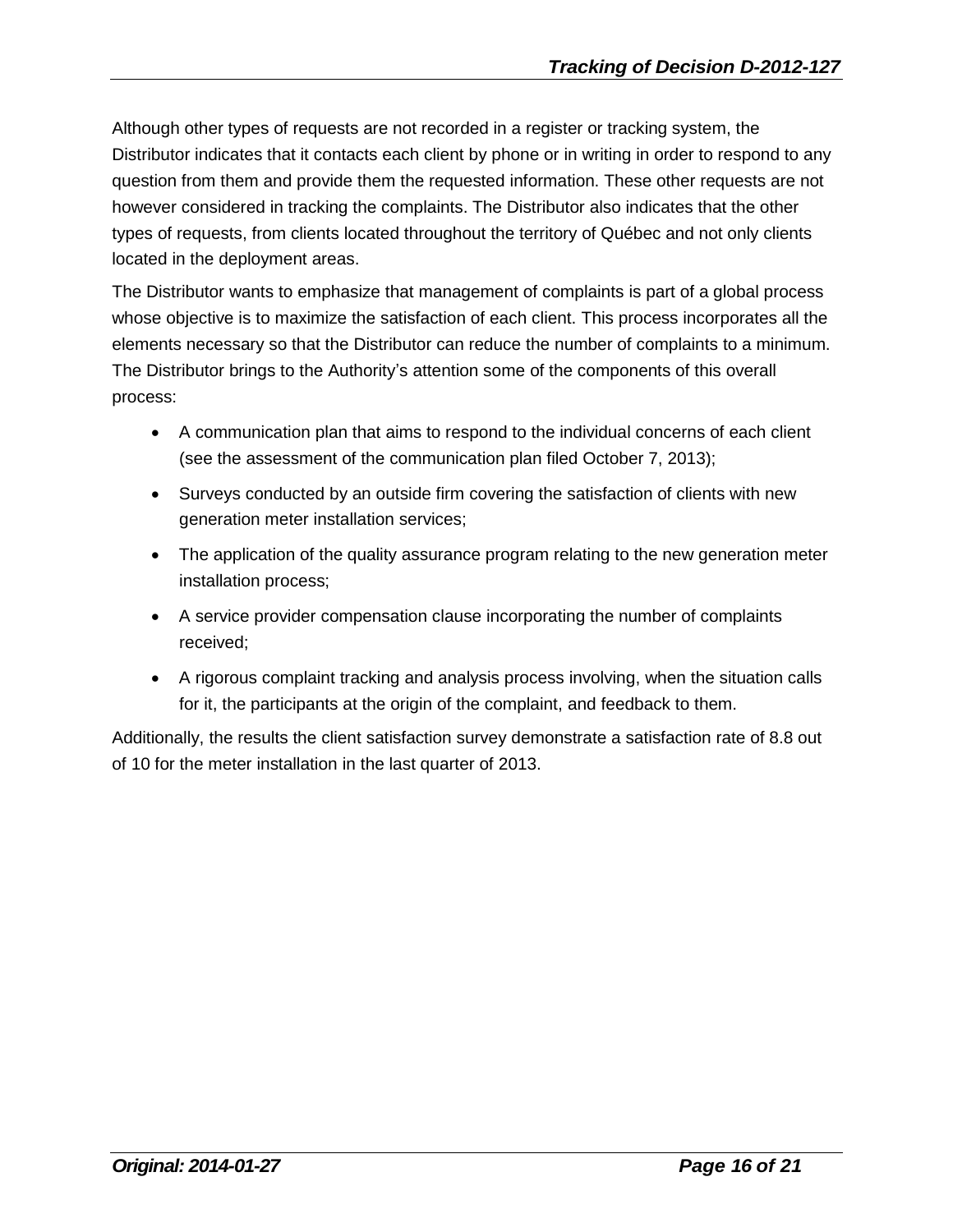#### **7. PROGRESS REPORT ON EMBEDDING FUNCTIONALITIES**

Parallel to deploying the new generation meters and the phase 1 target areas, the Distributor is working to set up additional functionalities presented in case R-3770-2011. The additional functionalities must meet a real need of the clients or Distributor. As appropriate, a specific authorization request will be filed with the Authority.

Table 6 below reviews the progress status of the main functionalities presented in connection with case R-3770-2011. The Distributor also indicates that no additional functionality is planned.

|                                 | <b>Presented Functionalities*</b>          | Forecast<br>Date | <b>Status</b> | Start-up date        |
|---------------------------------|--------------------------------------------|------------------|---------------|----------------------|
| Within<br>project<br>scope      | Billing on actual reading                  | 2012             | Completed     | 2012                 |
|                                 | Ease of moving in/moving out               | 2012             | Completed     | 2013                 |
|                                 | Reading and collection process efficiency  | 2012             | In progress   | 2014                 |
|                                 | Management of outages and interruptions    | 2012             | Completed     | 2013                 |
|                                 | Demand forecast                            | 2012             | In progress   | 2014                 |
|                                 | Consumption management                     | 2013             | In progress   | 2014                 |
|                                 | Underutilization detection                 | 2013             | In progress   | 2015                 |
| <b>Dutside project</b><br>scope | Energy efficiency - Loss reduction         | 2013             | In progress   | Ongoing from<br>2014 |
|                                 | Network equipment data acquisition         | 2015-2017        | Future        | 2015-2017            |
|                                 | Management of recharging electric vehicles | 2015-2017        | <b>Future</b> | 2015-2017            |
|                                 | Remote monitoring/maintenance of equipment | 2015-2017        | Future        | 2015-2017            |

#### **TABLE 6: STATUS OF PROGRESS OF THE FUNCTIONALITIES**

Note: \* As presented on pages 15 and 16 of document HQD-6, document 1 (B-0098) for R-3770-2011.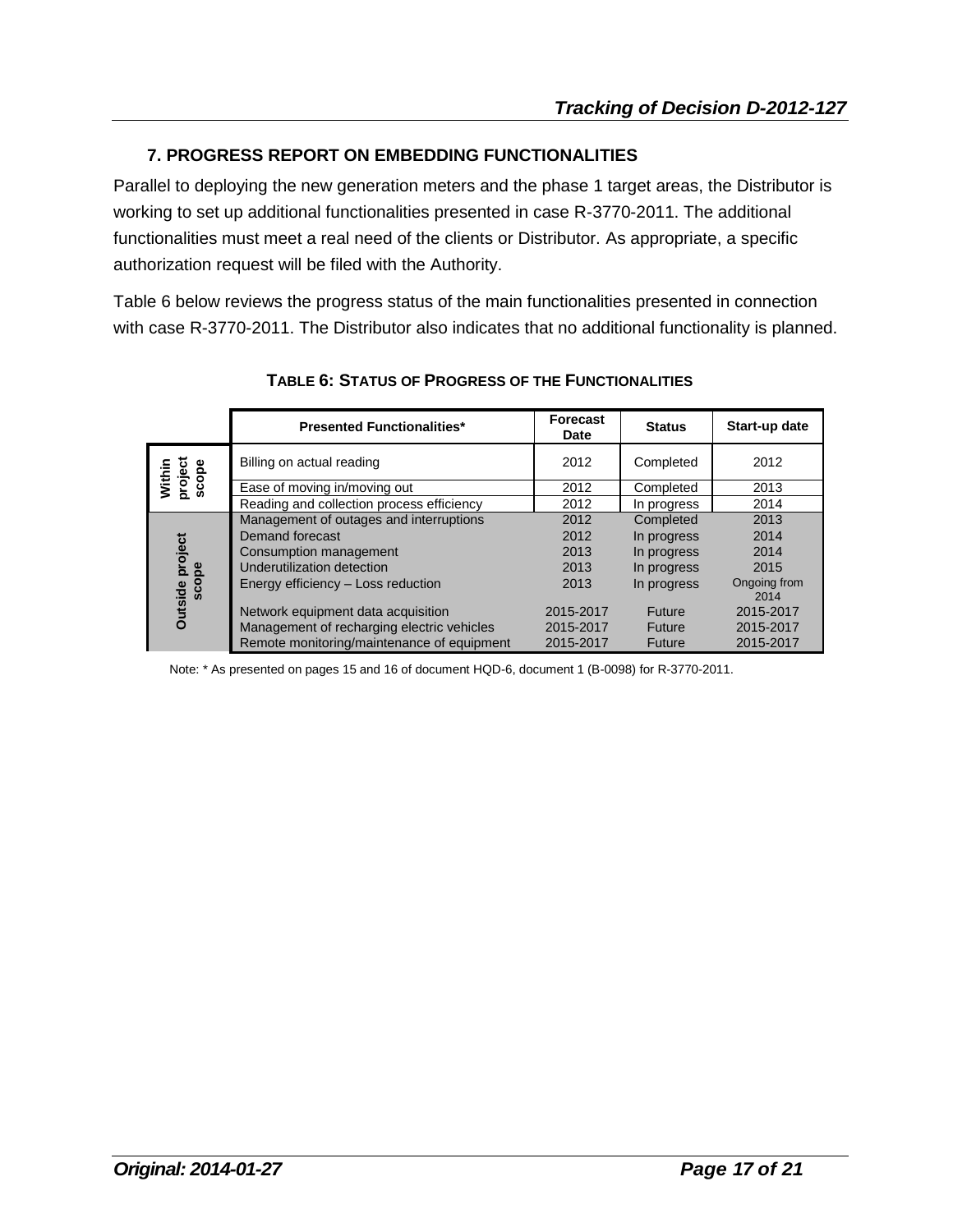#### **7.1. Functionalities That Are within the LAD Project Scope**

#### Billing on actual reading

The technological solution is maintaining its good performance reaching levels of nearly 100% billing based on actual readings for all meters covered by the MOC. Only some exceptional cases could not be read because the service had been temporarily interrupted at the client's request or following an exceptional event.

#### Ease of moving in/moving out

Using the advanced measurement infrastructure, the meter can be read remotely on the precise date of moving out or moving it indicated by the client thus making it easy to split more precisely electricity consumption between successive occupants of a place. On December 31, 2013, nearly 103,000 readings had been done without human involvement. In 2014, the distributor will evaluate the opportunity to offer a remote service interruption between two places or subscriptions at the owner's request.

#### Reading and collection process efficiency

The first phase, conducted in the fall of 2013, demonstrated conclusive results for the service cut-off and restoration functionality. The Distributor is therefore of the opinion the technology meets its objectives.

This first phase serves to:

- Confirm the technical functionality of remote service cut-off and restoration;
- Identify the improvements necessary in the various Hydro-Québec processes (Client, Outage, Measurement, MOC and others);
- Determine the IT developments necessary in order to complete and automate the solution.

The business processes relating to the service cut-off and restoration function are currently being revised. The delivery of the IT solution fully automating the Service Cut-off/Restoration functionality for vacant buildings,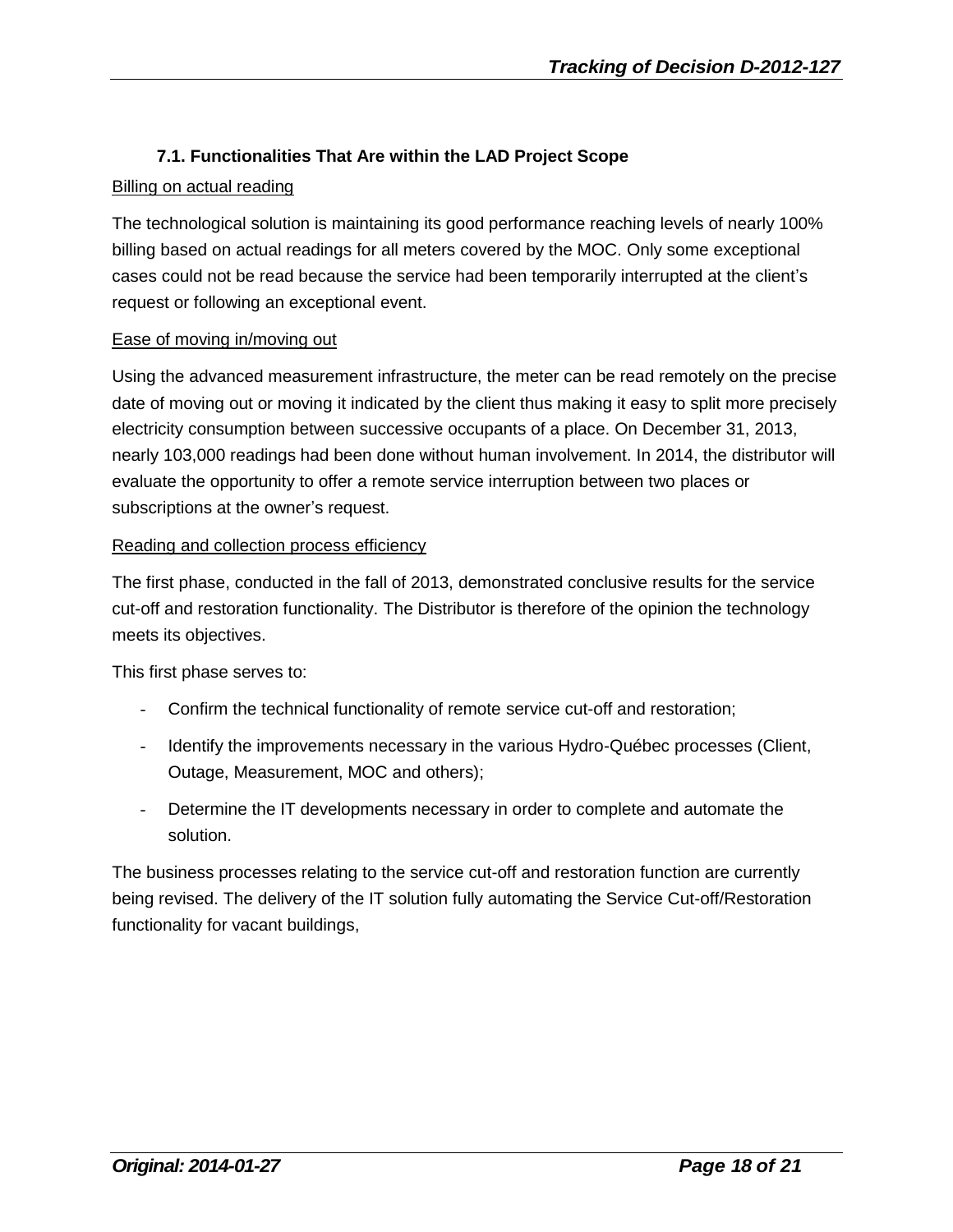client requests and collection is planned for April 2014 at the latest in line with the time for resuming service cutoff and restoration activities for collection.

## **7.2. Functionality outside the Scope of the LAD Project**

#### Management of outages and interruptions

In 2013, the Distributor developed and embedded the algorithm needed for incorporating the AMI data in the Distribution Operation Centers (DOC) and thus improve outage management. By quickly obtaining precise information on outages, the Distributor can considerably improve their management. When the deployment of new generation meters is completed, the Distributor will inform its entire clientele that it will no longer need to call to report an outage.

#### Demand forecast

The use of consumption profiles for forecasting demand requires a minimum number of meters be installed. The Distributor expects that in 2014 consumption profiles will be available and could at that time be used in order to improve the demand forecast.

#### Consumption management

The Distributor launched a request for proposals aiming to receive service proposals related to acquiring and integrating a consumption management tool with *Mon Espace client* on the company's Web Portal. The proposals are being analyzed. A proof of concept is planned in the first quarter of 2014. Gradual embedding will begin subsequently in 2014 and its first step will serve to test the functionalities of the desired tool. The tool will need to be able to allow the client to display its consumption in dollars and in kilowatt-hours, provide it explanations of its bill and provide it tools allowing it to better manage its consumption.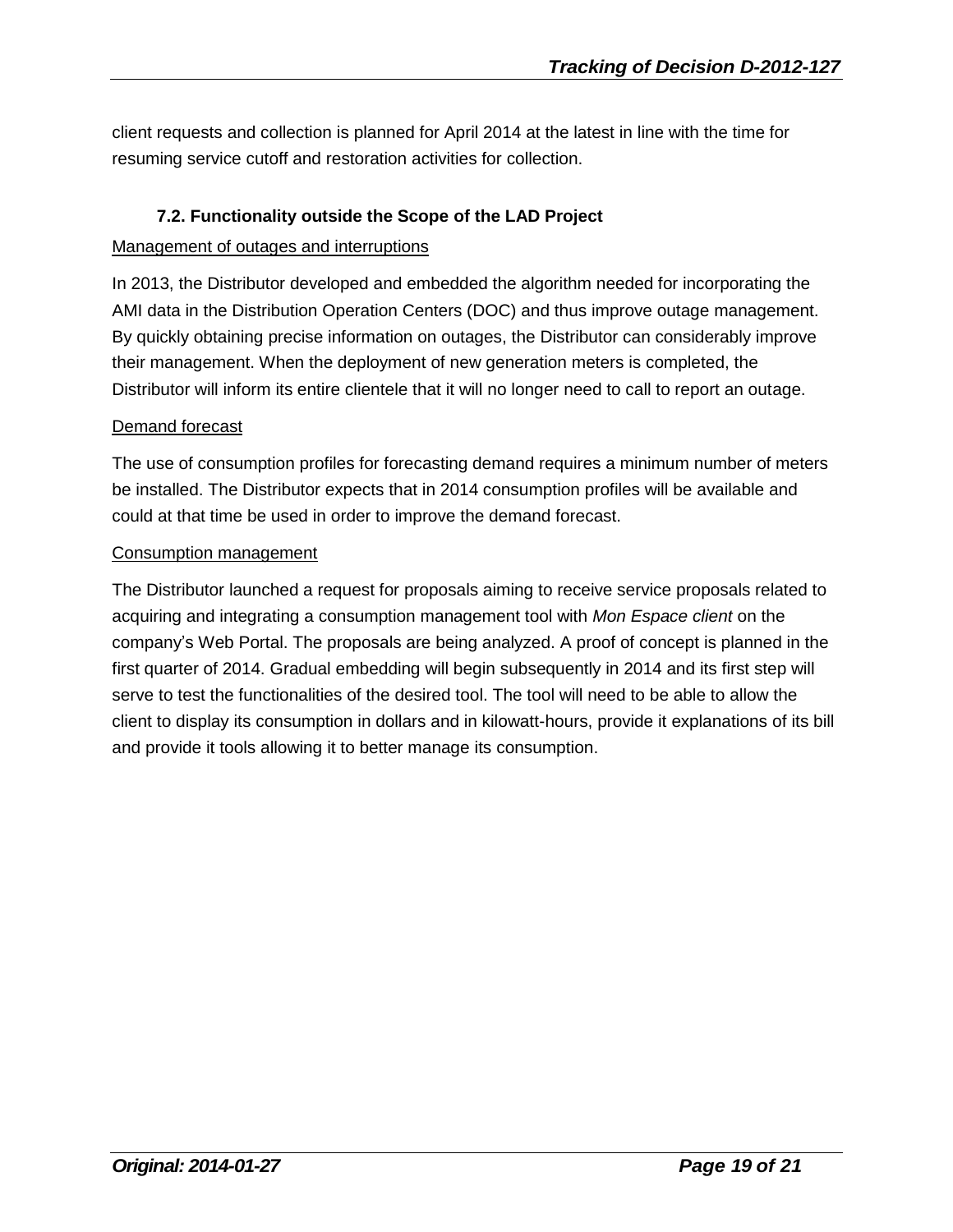#### Underutilization detection

The Distributor, in collaboration with the Québec Institute for Electricity Research (IREQ), developed a technical solution to make it easier to detect cases of electrical noncompliance. A first step is underway and will end in December 2015. The purpose of this step is specifically to confirm in part the underutilization detection algorithms and also to analyze the opportunity. Based on the results obtained during this first step, a gradual deployment of the solution is anticipated in 2015, on priority medium voltage lines.

#### Energy efficiency – Loss reduction

In 2013, work was done to build up a voltage data and analysis environment. In 2014, these data will be analyzed in order to determine whether there is available operating room for lowering the voltage and thus generating energy savings.